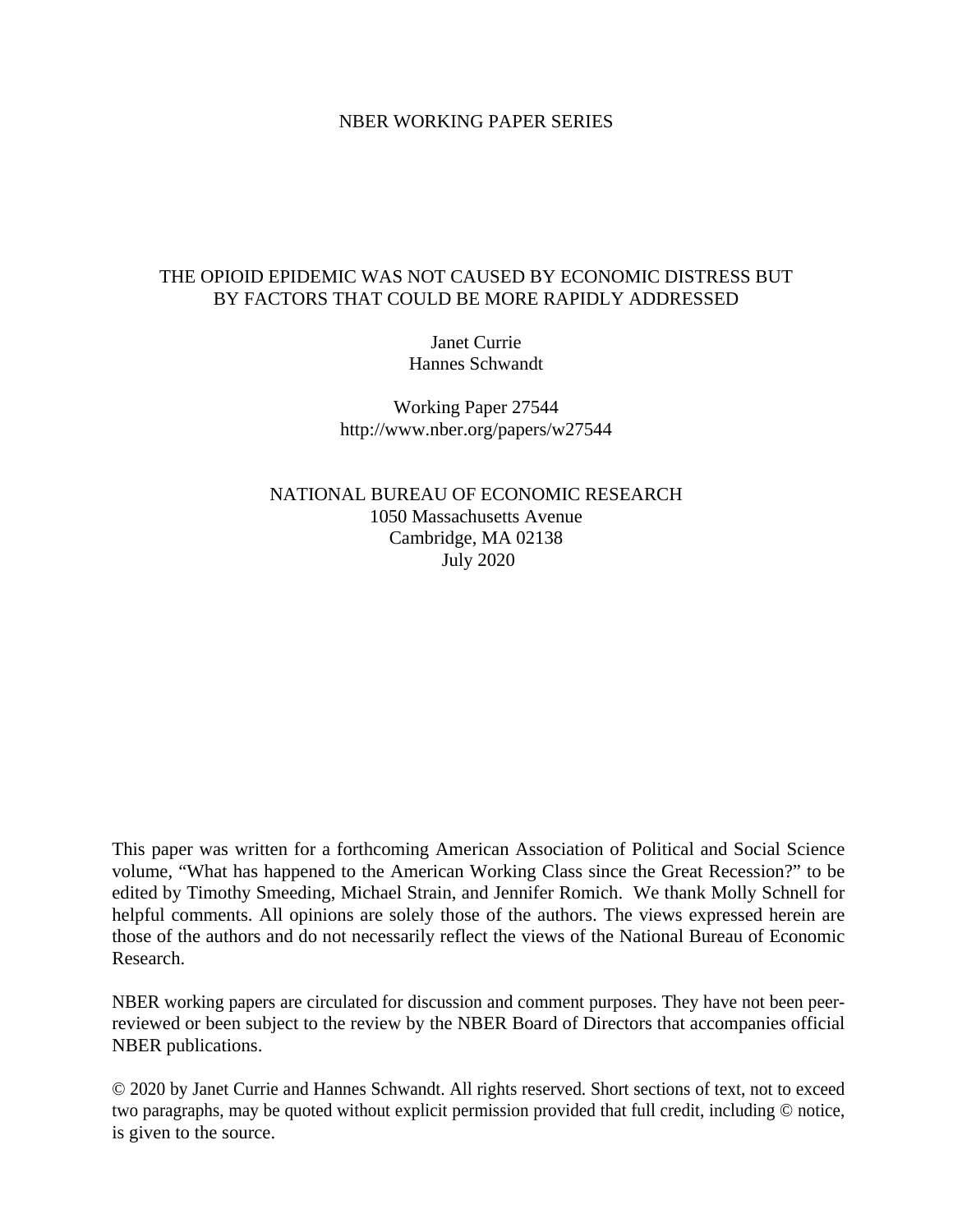The Opioid Epidemic Was Not Caused by Economic Distress But by Factors that Could be More Rapidly Addressed Janet Currie and Hannes Schwandt NBER Working Paper No. 27544 July 2020 JEL No. I12,I14

#### **ABSTRACT**

Without the opioid epidemic, American life expectancy would not have declined in recent years. In turn, the epidemic was sparked by the development and marketing of a new generation of prescription opioids and provider behavior is still helping to drive it. There is little relationship between the opioid crisis and contemporaneous measures of labor market opportunity. Cohorts and areas that experienced poor labor market conditions do show lagged increases in opioid mortality, but the effect is modest relative to the scale of the epidemic. Instead, we argue that there are specific policies and features of the U.S. health care market that led to the current crisis. It will not be possible to quickly reverse depressed economic conditions, but it is possible to implement policies that would reduce the number of new opioid addicts and save the lives of many of those who are already addicted.

Janet Currie Department of Economics Center for Health and Wellbeing 185A Julis Romo Rabinowitz Building Princeton University Princeton, NJ 08544 and NBER jcurrie@princeton.edu

Hannes Schwandt School of Education and Social Policy Northwestern University 2120 Campus Drive Evanston, Il 60208 and NBER schwandt@northwestern.edu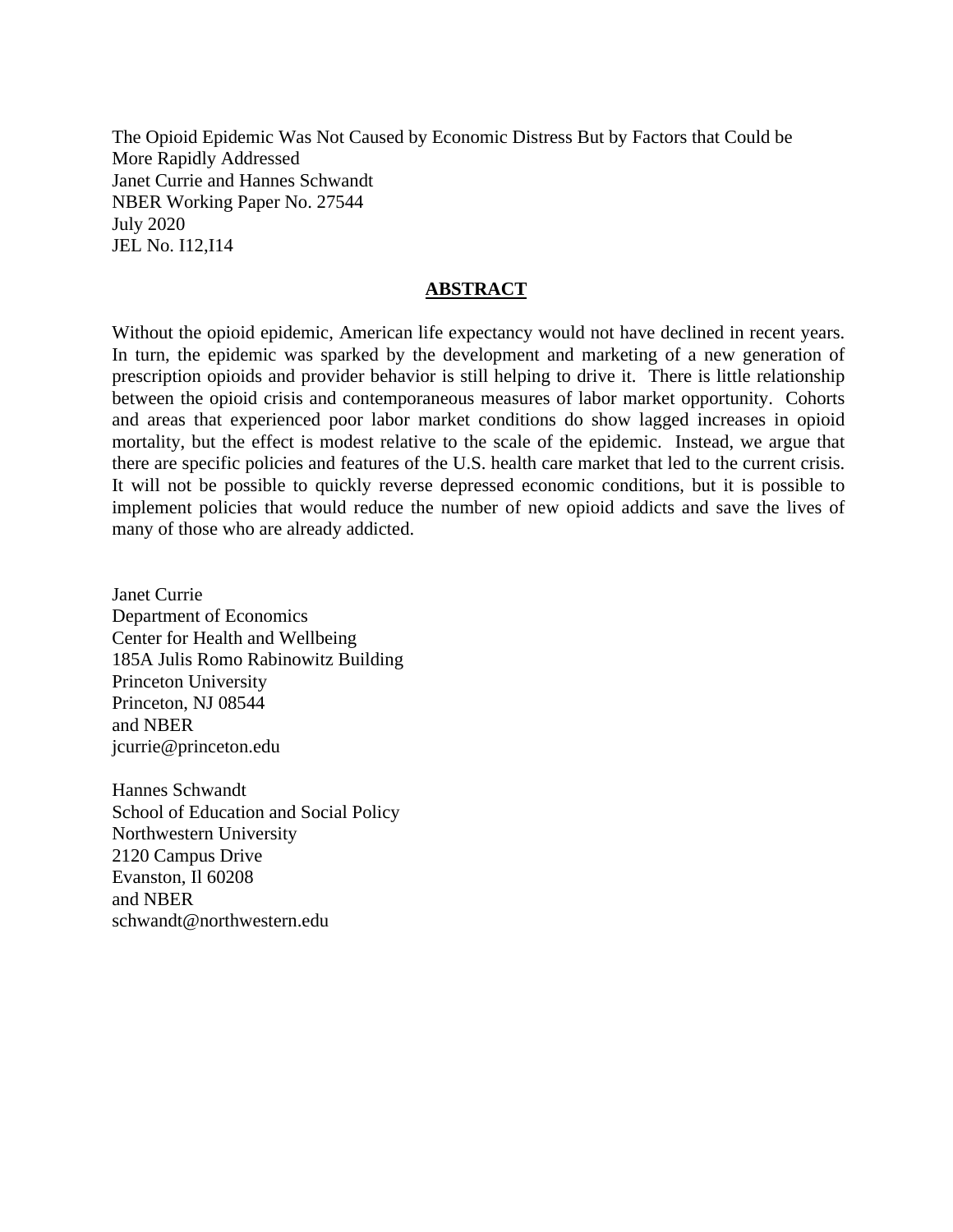Deaths due to drug overdoses, mainly involving opioids, have more than tripled since 1999, reaching a peak of 70,000 deaths in 2017. The U.S. leads the world in consumption of opioids, accounting for 72.9% of sales of Oxycodone and similar drugs (United Nations, 2018). The number of deaths due to opioids dwarfs the toll from previous drug epidemics in the U.S. Figure 1 shows that mortality from opioids is so great, that without these deaths U.S. life expectancy would have continued to rise after 2013 instead of falling.



Figure 1: Actual and counterfactual life expectancy without deaths of despair

Notes: The blue solid line shows actual life expectancy over time. The three lines with triangle, square, and circle markers show counterfactual life expectancy estimates. The line with triangles assumes constant death rates for suicides at their 2000 level, the line with squares shows constant death rates for suicides and liver disease at their 2000 level, and the line with circles assumes constant death rates for suicides, liver disease and drug poisoning at their 2000 level. Source: Authors' calculations based on Vital Statistics mortality data.

The epidemic is raging in all parts of society, but it has hit poor and less educated people harder: Those with only a high school degree are 2.5 times more likely to die than people with a graduate degree, and people in poverty are 1.4 times more likely to die than people with incomes at or above five times the poverty line (Altekruse et al., 2020). It is often argued that opioid deaths are more common among people of lower socioeconomic status because low and declining status leads to opioid addiction and other deaths of despair (Case and Deaton, 2015). Yet, decades of research show that people of lower socioeconomic status are almost always at higher risk from any new health scourge, just as they are currently more likely to die from Covid-19. Poverty is like a drought in a wooded area—even given plenty of fuel, in order for there to be a forest fire there has to be a spark.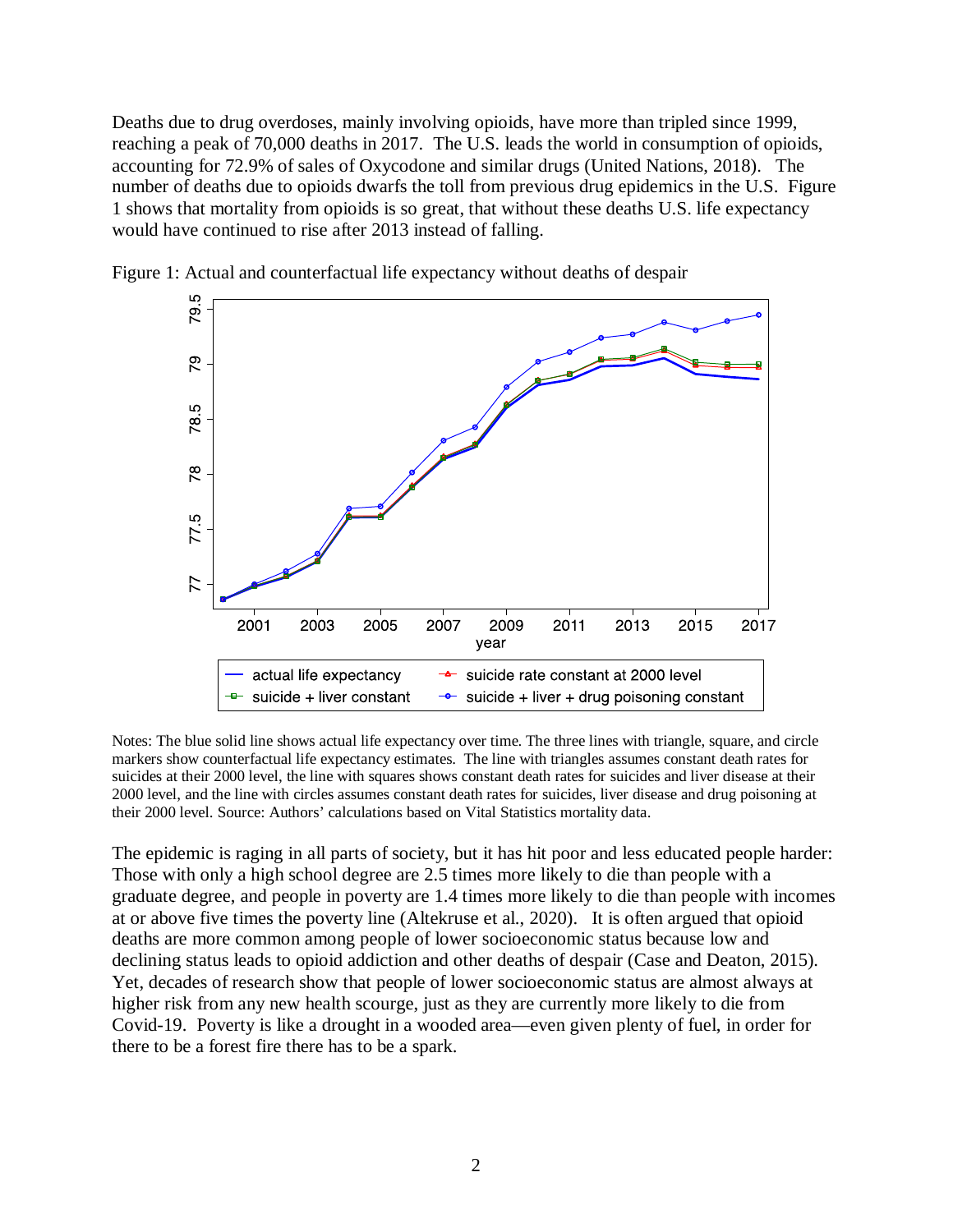We argue that the development and marketing of a new generation of prescription opioids sparked the epidemic and that provider behavior is still helping to drive it. We first show that there is little relationship between the opioid crisis and contemporaneous measures of labor market opportunity. We next consider the relationship between opioids and labor market opportunity over the longer term. Cohorts and areas that experienced poor labor market conditions do show lagged increases in opioid mortality, but the effect is modest relative to the overall size of the epidemic. In the third section, we turn to the policies and features of the U.S. health care market that led to the current crisis. Understanding how we got here is extremely important because it shows that there is a lot of hope. It will not be possible to quickly reverse economic circumstances in depressed parts of the country, but it is possible to implement policies that would reduce the number of new opioid addicts and save the lives of many of those who are already addicted.

#### **Part 1: The relationship between opioid use and contemporaneous measures of employment, unemployment, and labor force participation**

Two ideas about the relationship between opioids and employment have become widely accepted. The first is that unemployment leads directly to opioid abuse. The second is that opioid abuse makes people unemployable. Both of these ideas have a grain of truth in them. For example, in a study of men in New Jersey who were out of the labor force, Krueger (2017) found that over 50% reported taking prescription opioids daily. However, this does not prove that pain medication *causes* people to drop out of the labor force. For example, someone with chronic back pain might drop out of the labor force and then be prescribed opioids. In this case, the patient's back pain rather than opioid use is what caused them to leave the labor force.

Opioid use is not the main reason for declining labor force participation over time. Declines in male labor force participation among lower-skilled prime age men began well before the current opioid crisis. For example, Parsons (1980) pointed out that the share of men 45-54 who were not participating in the labor force rose from 4.2% to 8.4% between 1948 and 1976 with similar increases for other prime aged men. These trends reflect falling demand and low wages for these workers combined with the growth of other sources of income support, such as disability payments (Council of Economic Advisors, 2016).

Declining labor force participation among women is a more recent phenomena. After growing from 43% to 78% of prime age women between 1962 and 2000, prime age female labor force participation fell to 75% in 2016, with declines closer to 10 percentage points among women with a high school education or less. These recent declines parallel the ongoing declines in labor force participation among less skilled men, suggesting that in recent years similar forces have been at work for men and women (Black and Schanzenbach, 2017).

There is some support for the idea that unemployment can affect opioid use. For example, Venkataramani et al. (2020) found that areas where car plants had shut down experienced increases in opioid overdoses that became statistically significant by five years after the closing. Yet unemployment cannot be the major driver of the epidemic. Most Americans do not live beside a shuttered car plant, and the fraction employed in manufacturing declined steadily from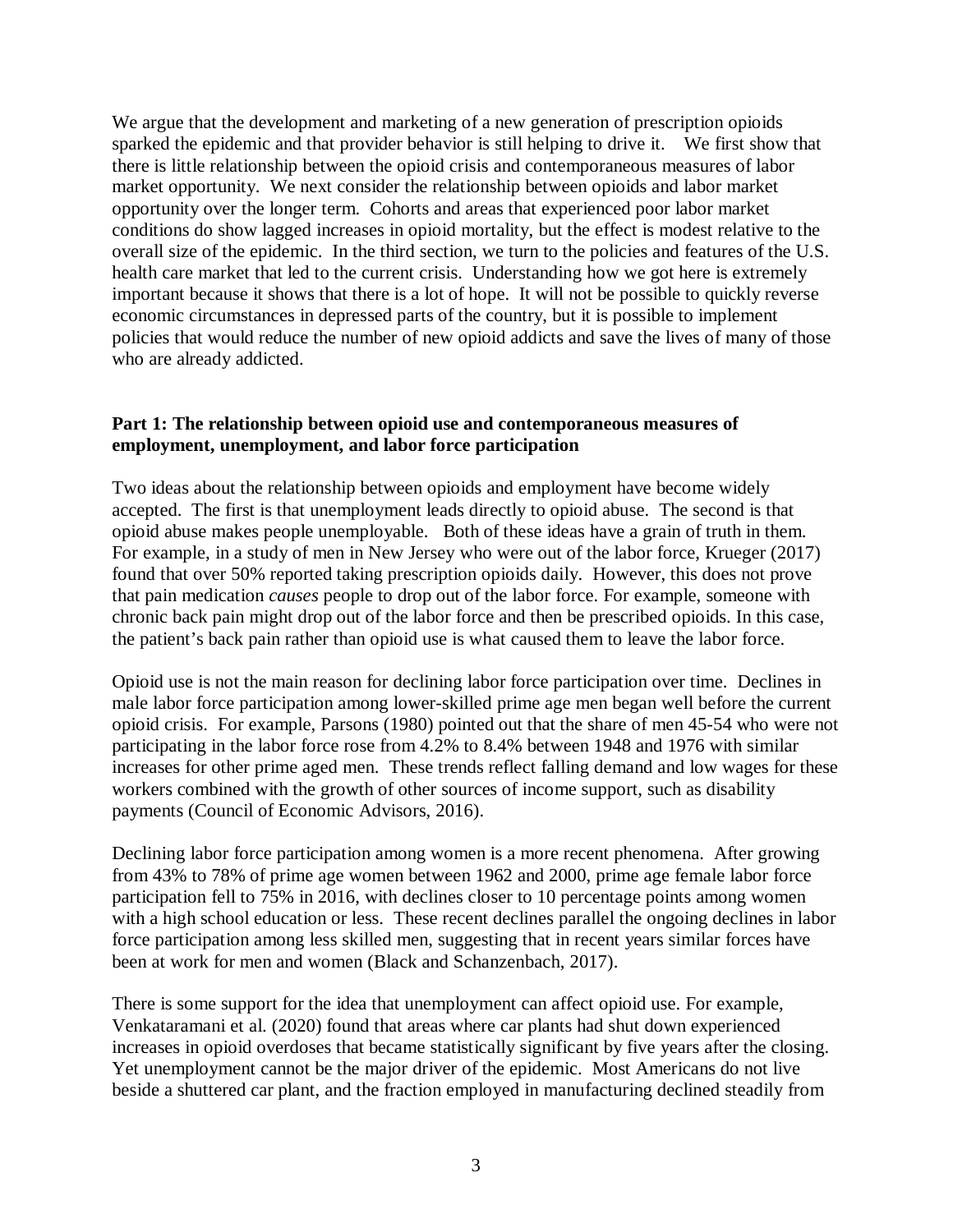26.4% to 14.4% between 1970 and 2000 (U.S. Bureau of Labor Statistics, 2020). The opioid epidemic first gained a foothold in the prosperous period prior to the recession of 2008. As the epidemic peaked in 2017-2018, unemployment was at its lowest level in decades. And while a great deal of attention has been focused on opioid deaths in depressed areas with persistently high unemployment, the majority of opioid deaths occurred in large states with low unemployment rates (Currie and Schnell, 2018). A final fact that does not fit the popular narrative is that although African-Americans have persistently high unemployment relative to other Americans, the epidemic seemed to start first among non-Hispanic whites, and had a particularly large impact on white women (Singhal, 2016).

Figure 2: Overdose deaths per 100,000 vs. unemployment rate, by state, 2018



Notes: State-level data on unemployment for March 2018 is available here: [https://www.bls.gov/opub/ted/2018/eight-states-at-historically-low-unemployment-rates-in-march-2018.htm.](https://www.bls.gov/opub/ted/2018/eight-states-at-historically-low-unemployment-rates-in-march-2018.htm) Data on overdose death rates and numbers of deaths in 2018 by state is available here: [https://www.cdc.gov/nchs/pressroom/sosmap/drug\\_poisoning\\_mortality/drug\\_poisoning.htm.](https://www.cdc.gov/nchs/pressroom/sosmap/drug_poisoning_mortality/drug_poisoning.htm) Larger bubbles indicate more deaths.

Figure 2 plots state opioid death rates in 2018 against the unemployment rate. The size of the bubbles indicates the number of deaths in each state. Seven states, California, Florida, Pennsylvania, Ohio, Texas, and New Jersey (in order of number of deaths) accounted for 42% of all of the opioid deaths in that year. The unemployment rates in all these states were very similar, even though in Ohio, the death rate was 35.9 per 100,000 and in Texas it was 10.4 per 100,000. West Virginia fits the stereotype, with both relatively high unemployment and the highest death rate at 51.5 per 100,000 population. But other states are outliers in the other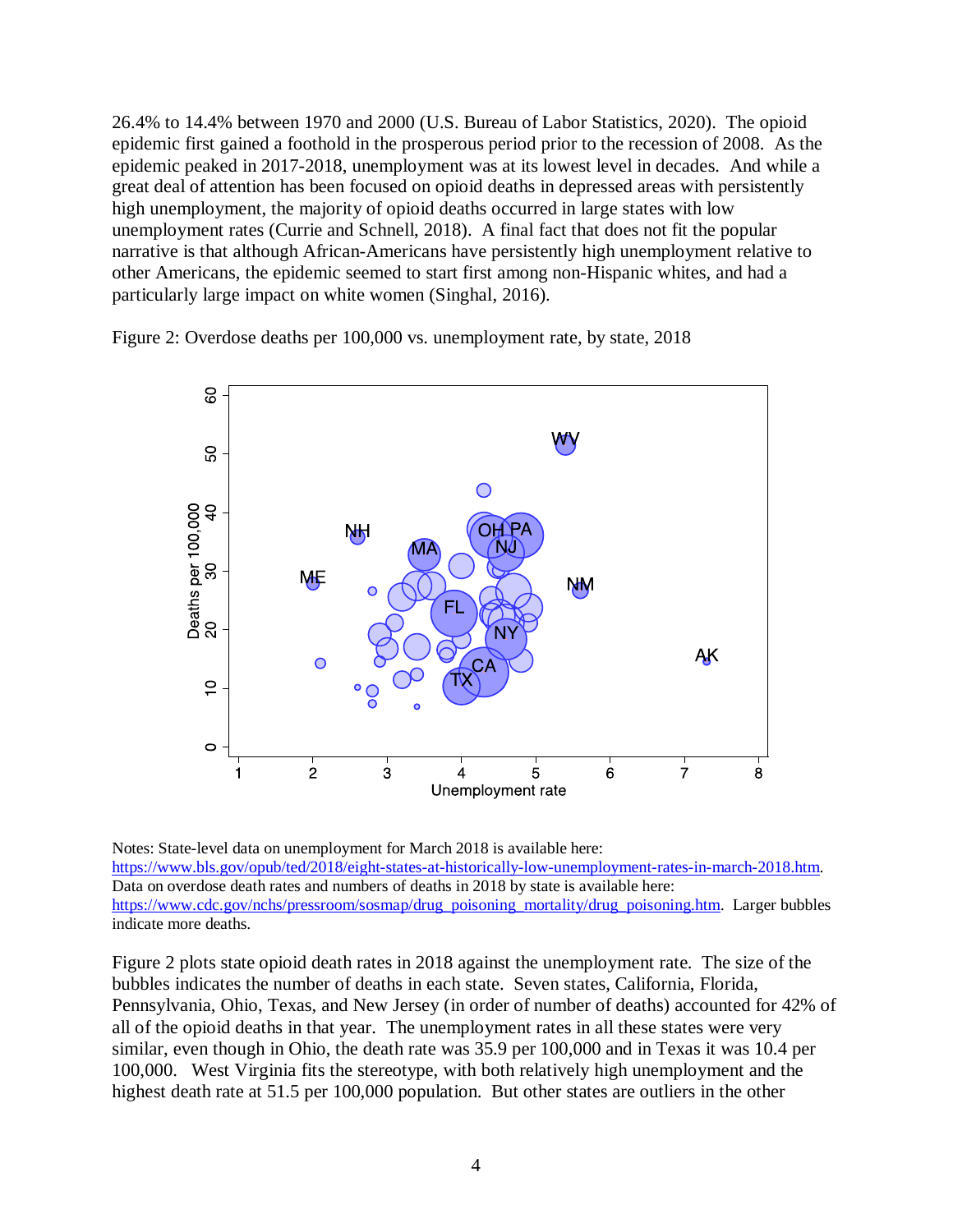direction—for example both Massachusetts and New Hampshire had lower than average unemployment rates but high opioid death rates.

Furthermore, most people taking opioids are working. Currie, Jin, and Schnell (2019) analyze data from all retail pharmacies in the U.S. and find that 85% of the opioids prescribed for working aged people were paid for by private health insurance, which is employer provided. It is important to look at prescription opioids because most people who abuse opioids began with legally prescribed medications (Schnell, 2019). For example, 80% of heroin users began by misusing prescription opioids (National Institute on Drug Abuse, 2020).

Even states with low unemployment have relatively depressed areas, so it is important to look at smaller geographies, like counties. Currie, Jin, and Schnell focus on the relationship between employment and opioid prescribing in the U.S. at the county level between 2006 and 2014. They look at employment rather than unemployment because unemployment rates come from national surveys that do not produce reliable county-level estimates. Employment data come from actual counts of people on the payroll because employers pay payroll taxes. The raw data actually show a positive relationship between employment and opioid prescribing at the county level, which is because people who are employed are more likely to have prescription drug insurance that covers opioids.

To ask whether changes in opioid prescribing affect employment, they use prescriptions for the elderly as an instrument for prescriptions for working aged adults. The underlying assumption is that higher prescribing for the elderly is correlated with higher prescribing for other groups, but has no direct effect on employment of prime aged adults. To examine the reverse question of whether changes in employment cause changes in opioid prescribing, they instrument employment changes using a shift-share instrument based on the idea that national employment shocks to say, the oil industry, will have a larger impact on oil producing regions.

They find that there is actually a small positive relationship between changes in opioid prescribing and changes in employment for females in areas with low levels of education. And there is no systematic relationship between changes in opioid prescribing and changes in employment rates for men. These results differ from some that have been reported in the literature for several reasons.<sup>[1](#page-5-0)</sup> First, they focus on the more accurate employment data rather than on unemployment. Second, they use a longer time period and include county-level fixed effects to control for fixed long-term differences between counties (e.g. in Harlan County is different than San Diego in many ways). Third, they use all states, rather than a small subset. Fourth, they use instrumental variables to account for omitted time-varying third factors that could drive correlations between unemployment and opioid use.

 $\overline{a}$ 

<span id="page-5-0"></span><sup>1</sup> Hollingsworth et al. (2017) report that a one percentage point increase in county unemployment rates is associated with a 3.55% increase in opioid fatalities. Carpenter et al. (2017) find that a one percentage-point increase in the state unemployment rate is associated with a 0.0004 percentage point increase in the probability of having a substance use disorder involving analgesics in the past year. Both studies include fixed effects but neither deals with of time varying omitted variables. Harris et al. (2019) find a large negative effect of opioid prescribing on employment-to-population ratios, using data on 10 states but do not include county fixed effects given a short time series (2013-2015).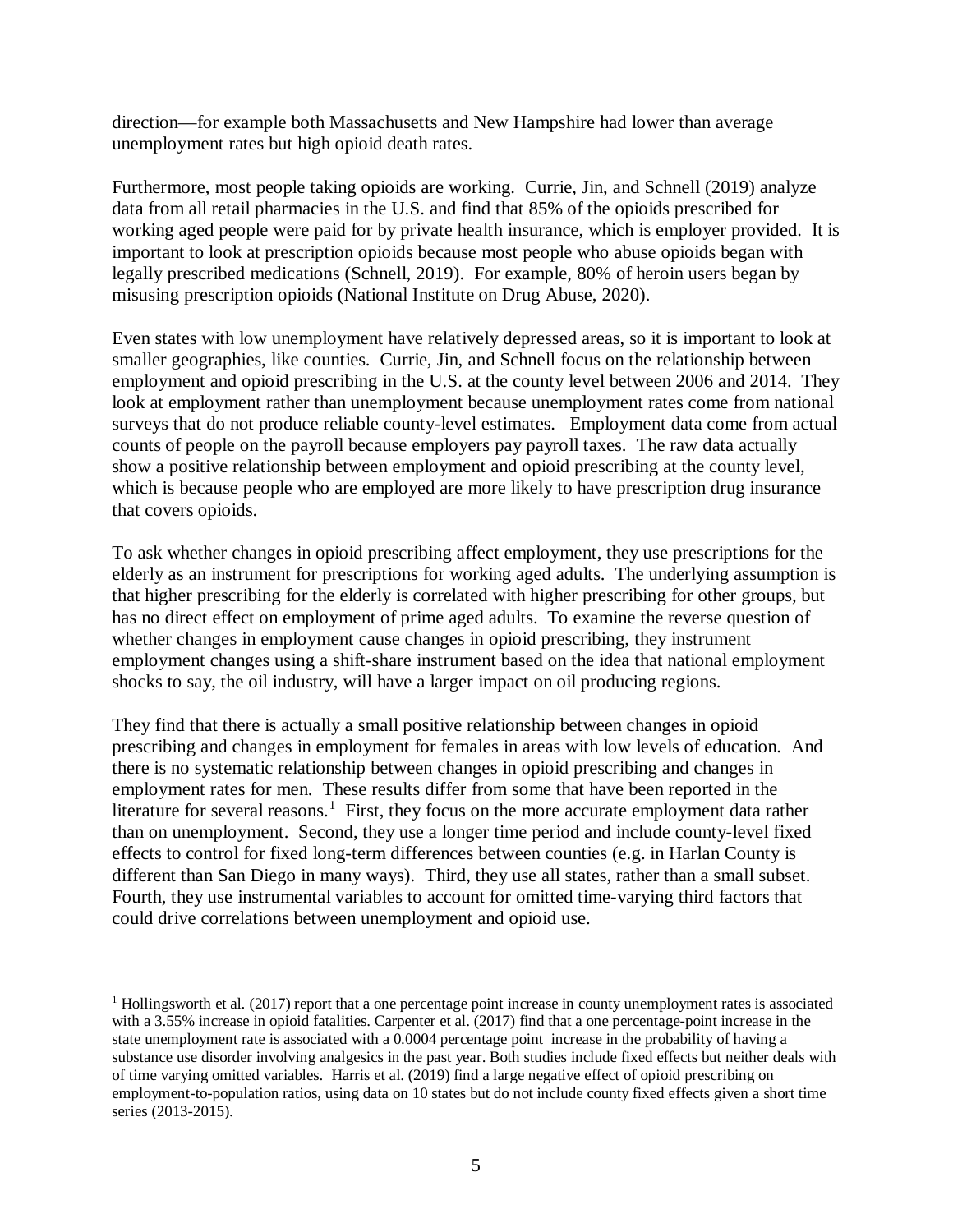Like much of the rest of the literature, Currie, Jin, and Schnell focus on prescription opioids, but in 2014 the number of deaths due to illegal opioids overtook the number of deaths due to prescription opioids. Still, Figure 2, deals with all opioid deaths and tells the same story – the relationship between opioid use and contemporaneous measures of labor force activity is weak. Hence, other factors must underlie the sharp increase in opioid deaths.

#### **Part 2: The relationship between longer-term measures of economic prospects and opioid deaths**

It might take years or even decades for economic disadvantage and socioeconomic decline to translate into addiction, sickness, and death. Several recent studies have taken a longer-term perspective – either by focusing on structural economic changes from import competition and automatization or by following unlucky cohorts of people who entered the labor market during recessions. Both approaches find that socioeconomic decline is linked to increases in opioid mortality, though the effects are quite small relative to the size of the problem.

## *Impacts of structural change*

Autor, Dorn, and Hanson (2013) established that import competition originating from China's economic rise led to dramatic declines in U.S. manufacturing jobs. Autor, Dorn, Hanson (2018) find that when measured over decades, these reductions in manufacturing jobs increased mortality due to drug and alcohol poisonings. Pierce and Schott (2020) find similar effects of trade shocks on mortality in the twelve years following the U.S. granting of permanent normal trade relations to China in 2000. These effects are only present for non-Hispanic whites and are stronger for males, who were most impacted by trade-related declines in manufacturing. Adda and Fawaz (forthcoming) confirm these mortality results and document increases in illness and chronic pain. They point out that it is the persistence of these structural economic shocks that makes them deadly.

U.S. manufacturing jobs also declined due to automation and the rise of robotics. Charles, Hurst, and Schwartz (2019) use shift share instruments to analyze the mortality impacts of all of the shocks that affected national manufacturing activity and find positive effects on drug abuse and overdose deaths.

While this literature on structural change finds a relationship between manufacturing job losses and overdose deaths, economic decline cannot explain the magnitude of the opioid epidemic. For example, Pierce and Schott's (2020) estimates imply that a shift from the  $25<sup>th</sup>$  to the  $75<sup>th</sup>$ percentile of trade exposure can explain only up to 11.5% of the overall drug overdose deaths in  $2017<sup>2</sup>$  $2017<sup>2</sup>$  Charles, Hurst, and Schwartz (2019) caution that it is difficult to extrapolate their estimates to the aggregate since there may be confounding factors that they do not account for in their estimates. Ruhm (2019) does examine the role of confounding factors in the estimated relationship between economic decline and rising opioid deaths at the county level. He finds that

<span id="page-6-0"></span> $\overline{a}$  $2$  Pierce and Schott (2020) find that an interquartile shift in trade exposure is associated with an increase of 2.5 drug overdose deaths per year. Overall age-adjusted U.S. drug overdose mortality was 21.7 in 2017.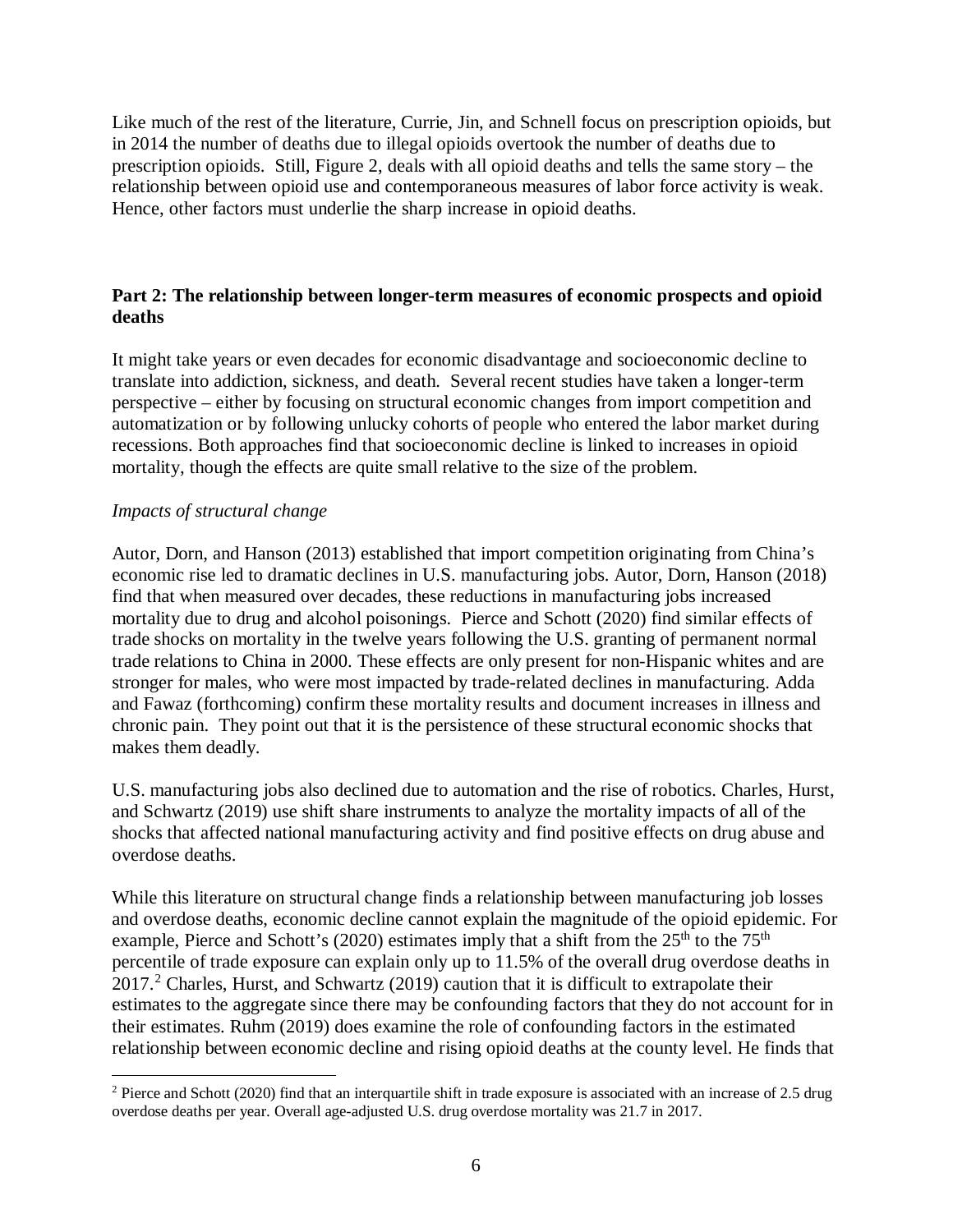after adding controls for counties' age and education structure, long-term changes in economic conditions explain at most one-ninth of the growth in overall drug-related mortality rates and very little of the variation in deaths due to prescription opioids. In other words, the epidemic has not been limited to areas experiencing negative structural change, but has raged in many other parts of the country that were not suffering such decline. For example, Bloom et al. (2019) show that the west coast and New England benefitted from Chinese import competition, but New Hampshire and Massachusetts have still been hit hard by opioids (Stopka et al., 2019).

#### *Long-run effects of business cycle fluctuations*

 $\overline{a}$ 

Business cycle fluctuations are another important source of economic dislocation. However, downturns are followed by upturns and it can be difficult to distinguish the impact of downturns on health outcomes in subsequent years. One group that bears the mark of temporary economic downturns for many years or even decades is new labor market entrants. Entering the labor market in a recession is associated with income losses that persist for years (Oyer, 2006; Kahn, 2010; Oreopoulos et al., 2012; Schwandt and von Wachter, 2019). For every percentage point increase in the local unemployment rate at labor market entry, recession graduates suffer an income loss of about [3](#page-7-0)% which fades out only over 10 to 15 years.<sup>3</sup>

Schwandt and von Wachter (2020) link mortality rates for cohorts defined by their state and year of birth to the economic conditions these cohorts faced around labor market entry. To account for endogenous graduation timing and migration, the authors predict a cohort's graduation year and location using the average education and migration rates of surrounding cohorts. This setting allows the authors to analyze the causal impact of local recessions at labor market entry on mortality up to age 50.

They find that affected cohorts have lower mortality which is driven by reductions in traffic and workplace accidents. (See also Ruhm, 2000; Miller et al., 2009; He, 2016; Strumpf et al., 2017). However, increases in mortality start to appear around 15 years after labor market entry and last over the rest of the time these cohorts can be followed. Unlucky cohorts are more likely to die of drug overdoses, liver disease, and other causes linked to poor health behaviors, such as heart disease and lung disease. Each percentage point increase in the unemployment rate at a cohort's labor market entry leads to a 2% increase in overall mortality and in deaths of despair. A moderate recession at labor market entry, increasing the unemployment rate by three percentage points, would therefore increase mortality in midlife by about 6%.

The mortality impacts of entering the labor market during a recession are economically important but they explain only a small share of the overall increases in drug overdose deaths. Only a small number of cohorts over the past decades were hit by a recession at labor market entry. And even in the hypothetical case that all cohorts experienced a strong recession at

<span id="page-7-0"></span><sup>&</sup>lt;sup>3</sup> Recessions typically affect hiring more than firing. Those who enter the labor market in a downturn tend to start at lower-quality firms and take many years and repeated movements across firms to climb the job quality ladder and close the payment gap (Oreopoulos et al., 2012).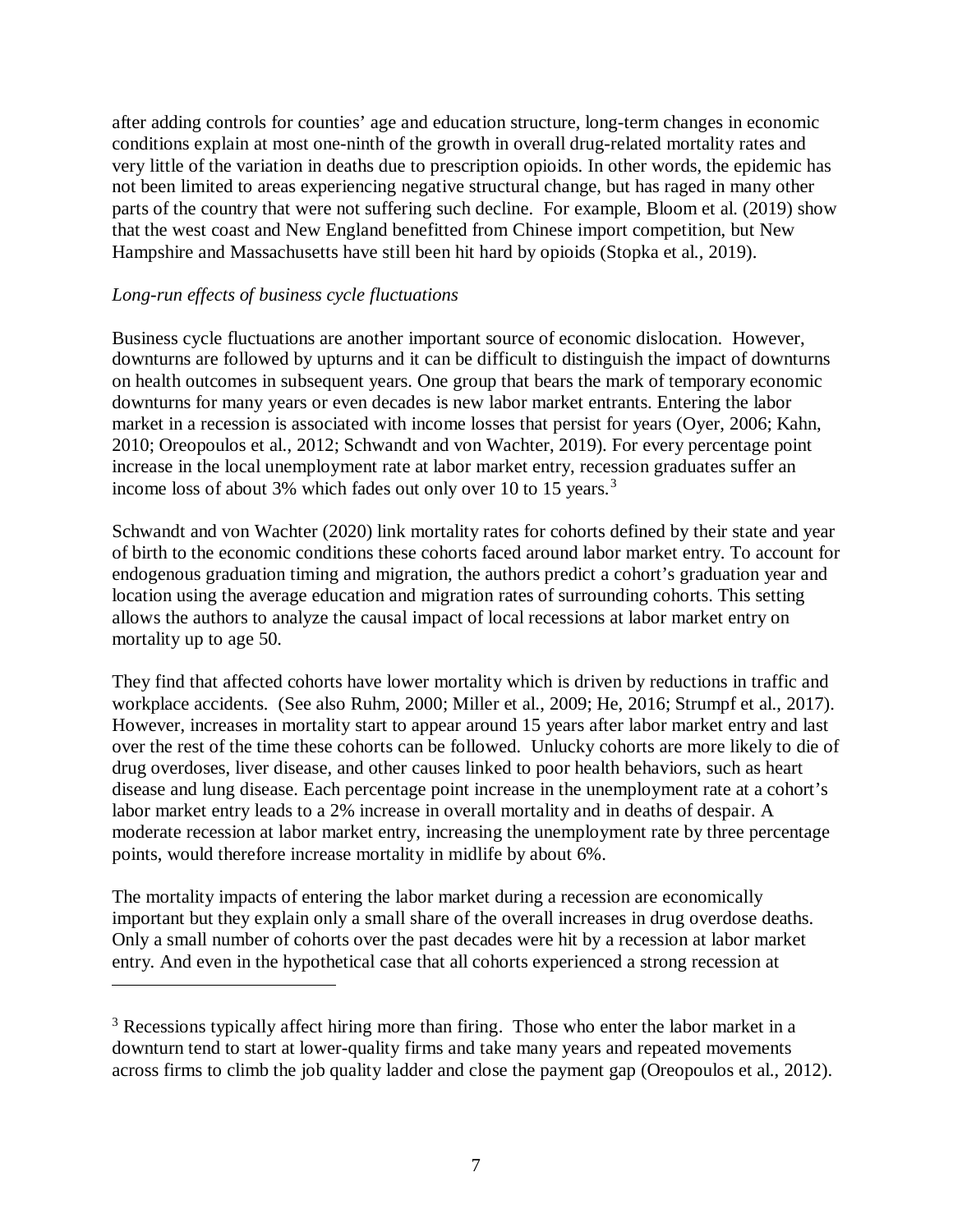graduation, the implied increase in opioid mortality would only amount to one-eighth of the overall opioid mortality increase observed in the past two decades (Schwandt and von Wachter, 2020, p.16).

# **Part 3: The real causes of the opioid epidemic and policy responses**

As we have described, neither contemporaneous or long-term economic conditions can explain the severity of the U.S. opioid epidemic. This tragic situation is due to three factors. First, beginning in the late 1970s, new ideas about pain began circulating: Physicians began to believe that many patients suffered needlessly and that physicians had a duty to monitor and treat pain as "the fifth vital sign" (Wailoo, 2014). These changes were reflected in the rise of pain medicine as a specialty.

Second, companies like Purdue Pharma began aggressively marketing a new generation of opioids as a safe, non-addictive way to treat pain. Purdue spent hundreds of millions of dollars targeting doctors, hospitals, medical schools, and sponsored continuing medical education seminars which doctors take to maintain their accreditation (Van Zee, 2009). OxyContin, which was approved in 1995, was specifically promoted as safe for chronic pain as well as for conditions like wisdom tooth extraction. We now know that despite Purdue's claims, drugs like OxyContin are extremely addictive. For example, Barnett et al. (2017) showed that emergency room patients treated by doctors who were high prescribers of opioids were more likely to be taking opioids six months later than patients treated by low prescribers in the same hospitals, indicating that many people became addicted through a one-time exposure to the drugs.

Prior to the marketing push, most doctors had believed that opioids were too addictive and dangerous for anyone except terminally ill patients. Aggressive marketing by pharmaceutical companies changed those perceptions: Sales of opioid pain killers quadrupled between 1999 and 2013 (Paulozzi et al., 2011), fueling the rise in overdose deaths. Alpert et al. (2019) show that in states where OxyContin was marketed more aggressively, deaths rose faster.<sup>[4](#page-8-0)</sup> Deiana et al. (2020) show that companies marketed opioids more aggressively in years when raw material prices were lower (so that profit margins were higher) and that prescriptions rose more in places with more health care suppliers per capita.

Third, the U.S. is unusual in having little public oversight of medical prescribing in general, and of opioids in particular. Any doctor or dentist can prescribe opioids, and the maximum allowable dose is higher than in most other countries. Other countries require special training to prescribe opioids (Japan); require patients to register to use opioids (France, Italy, and Portugal); or require doctors to use special prescription pads for opioids (many countries) (Ho, 2019). Some countries with centralized health insurance systems do not cover opioids for non-cancer

 $\overline{a}$ 

<span id="page-8-0"></span><sup>4</sup> They exploit cross-state variation in the triplicate prescribing regulations that initially limited prescribing of OxyContin more in some states than others. Court documents that have come to light as a result of the lawsuit against Purdue show that less marketing was targeted to states with these programs, and that these states saw slower growth in overdoses even twenty years after the introduction of OxyContin.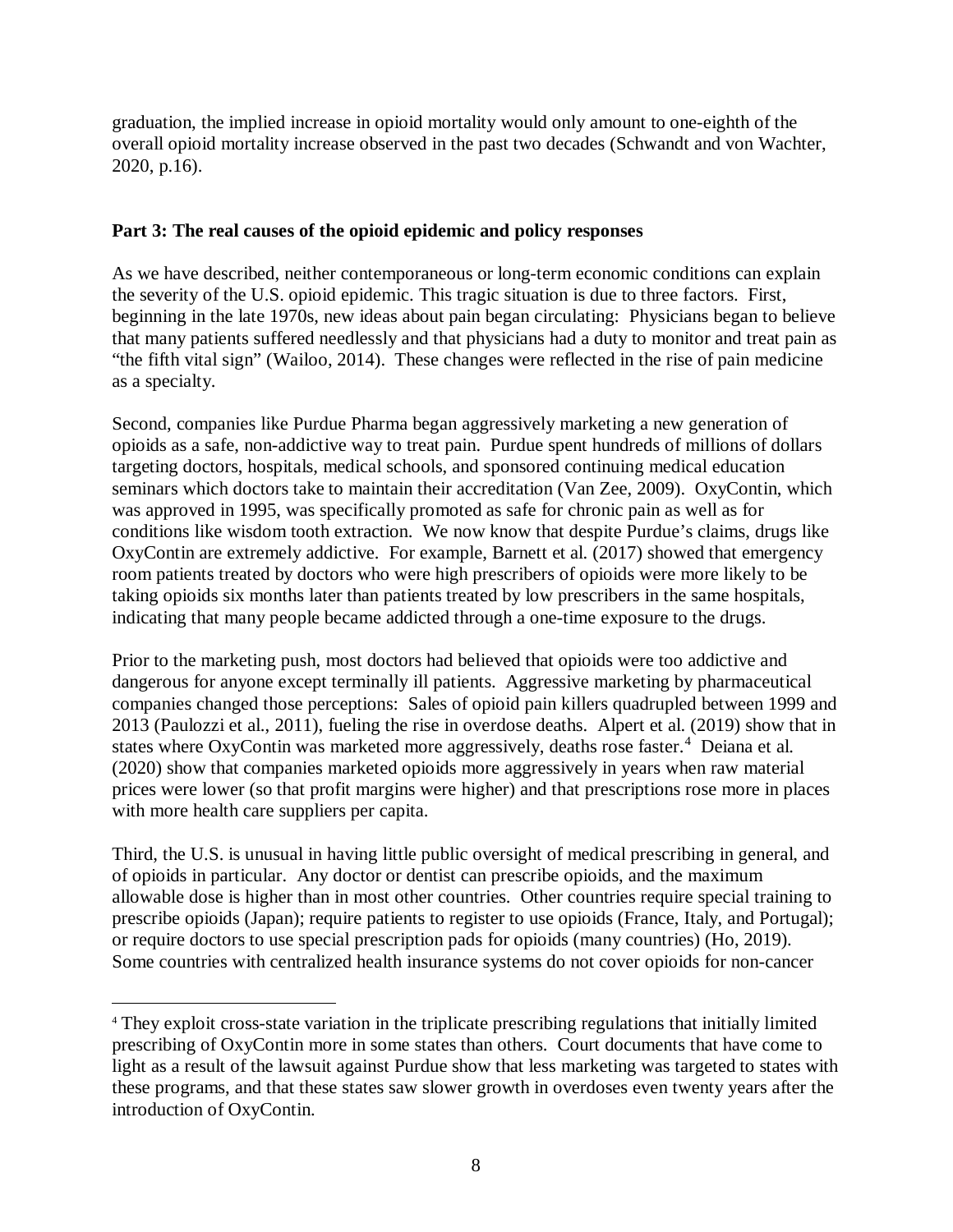care, or to require pre-authorization for such uses. Countries with centralized health insurance systems may also cover alternative therapies, such as physical therapy for back problems, as a first line treatment. In the U.S. alternative therapies are often more expensive than prescription opioids.

## *Physician prescribing practices as key driver of the epidemic*

The result of these factors is that U.S. physicians prescribe too many opioids.<sup>[5](#page-9-0)</sup> Opioids are commonly prescribed in situations where other safer alternatives are available and where they are ineffective over the long term. For example, given that people build up tolerance to opioids, they are not suitable for non-terminal chronic pain, such as from back problems. According to the National Institute on Drug Abuse (2020) 21 to 29% of patients prescribed opioids for chronic pain misuse them, between 8 and 12% develop an opioid use disorder, and 4 to 6% of those who misuse prescription opioids start taking heroin. Moreover, patients still frequently receive a 30-day supply of opioids when a 3 day supply would likely suffice, creating a risk of diversion to the secondary market. In 2016 the Centers for Disease Control belatedly issued guidelines in an attempt to curb these practices (Dowell et al., 2016). But these guidelines are not binding on U.S. physicians.

Why do physicians overprescribe? Some may simply be unaware of the dangers. Schnell and Currie (2018) show that physicians from higher-ranked medical schools prescribe fewer opioids, and that this effect is greater in specialties such as family medicine where doctors would be expected to have less training in pain management.<sup>[6](#page-9-1)</sup> In some cases, physician pay may be directly linked to patient satisfaction which in turn could be linked to successful pain management (Van Zee, 2009). It is possible that patients are influenced by direct-to-consumer advertising and ask for opioid pain medications – the U.S. is one of only three countries in the world that allow such advertising (Ventola, 2011). Some physicians may also use opioids as a way to compete for patients; taken to an extreme, this could lead to the "pill-mills" that became a feature of the American addiction landscape in the 2000s (Temple, 2015).

## *Policies to curb overprescribing*

 $\overline{a}$ 

The most concrete step so far towards reducing the abuse of prescription opioids is the development of state prescription drug monitoring programs (PDMPs). A PDMP is a statewide electronic database with information about the dispensing of all "scheduled" drugs including opioids. Dispensers must report information about patients, prescribers, and the drugs prescribed. PDMPs are meant to prevent "doctor shopping" by patients who collect multiple prescriptions from different doctors either for their own use or for resale. PDMPs were rolled out unevenly, and initially doctors were only encouraged rather than required to use them. Meara et al. (2016) found no effect of having a PDMP per se on opioid use (although her study

<span id="page-9-0"></span><sup>5</sup> U.S. physicians also over-prescribe addictive benzodiazepines relative to doctors in other countries. Taking benzodiazepines with opioids increases the probability of a fatal overdose (Sun et al., 2017).

<span id="page-9-1"></span><sup>&</sup>lt;sup>6</sup> Doctors with little specialized training in pain medicine prescribe the majority of opioids in the U.S.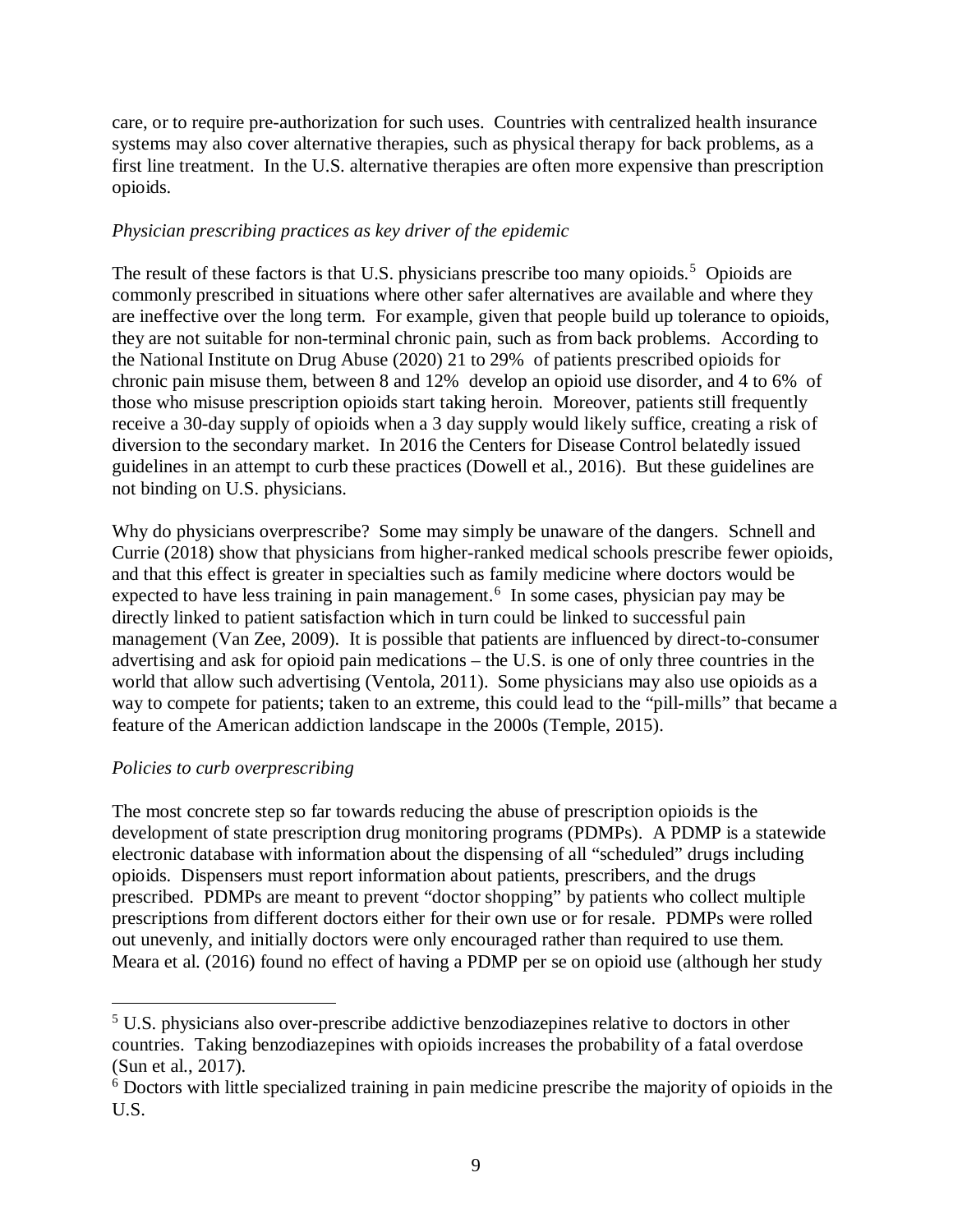focused on the disabled elderly rather than all opioid users). Buchmueller and Carey (2018) and Anca et al. (2019) show that making PDMPs mandatory for doctors did reduce opioid deaths in states where this was done.

PDMPs could potentially be used to identify physicians with improper prescribing behavior, in order to intervene to change their behavior, but this has rarely been done. Doctor et al. (2018) study a program in San Diego that linked death records to the PDMP in order to identify physicians who had prescribed opioids to patients who later overdosed. They show that informing physicians about these overdoses was effective in getting doctors to reduce their prescribing. Still, PDMPs may be having an impact: opioid prescriptions peaked in 2012 at 81.3 per 100 people, and had fallen to 51.4 per 100 people by 2018 (Centers for Disease Control and Prevention, 2020).

Schnell (2017) points out that it is important to not only crack down on the "secondary market" for pain pills that has sprung up (by implementing measures like the PDMPs), but to get doctors to reduce their unnecessary prescribing to legitimate patients as well. She shows that wellintentioned doctors may actually prescribe more opioids if they become less worried about pain pills being diverted to other users.

## *Treatment of existing addiction*

Simply reducing prescriptions without addressing treatment could harm people who are already addicted to prescription opioids. An important natural experiment shows how consequential this effect could be. In 2010, OxyContin was reformulated to make it harder to abuse. Alpert et al. (2018) and Evans et al. (2019) demonstrate that many OxyContin users switched to illegal opioids, and that as much as 80% of the increase in deaths due to heroin overdoses since 2010 is due to this reformulation. More recently, the U.S. market has been flooded with fentanyl, most of it made in China and simply mailed to the U.S. in small packages. Fentanyl is much deadlier than heroin, since tiny quantities kill (Jones et al., 2018). And it will be very difficult to stop the flow of fentanyl into the country without the cooperation of Chinese authorities working to stop the production of the drug.

These considerations make effective treatment for opioid addiction an urgent public health priority. Unfortunately, less than 30% of people with a substance abuse problem receive treatment (Center for Behavioral Health Statistics and Quality, 2016). Moreover, many U.S. programs emphasize an "abstinence-only" approach, whereas medication-assisted treatment (MAT) with drugs such as buprenorphine is much more effective in terms of saving lives. Patients in abstinence-only treatment often overdose if they relapse, since they have lost their tolerance for opioids. Ironically, while any U.S. doctor can prescribe opioids without any special training or oversight, doctors must obtain special licenses to prescribe MAT and are restricted in the number of patients they can treat (University of Michigan Behavioral Health Workforce Research Center, 2019).

One bright spot in terms of drug treatment policy in recent years has been the adoption of Naloxone Access Laws. These laws permit naloxone, an overdose-reversing drug, to be prescribed to "third parties," or make it available without a prescription. Rees et al. (2019) show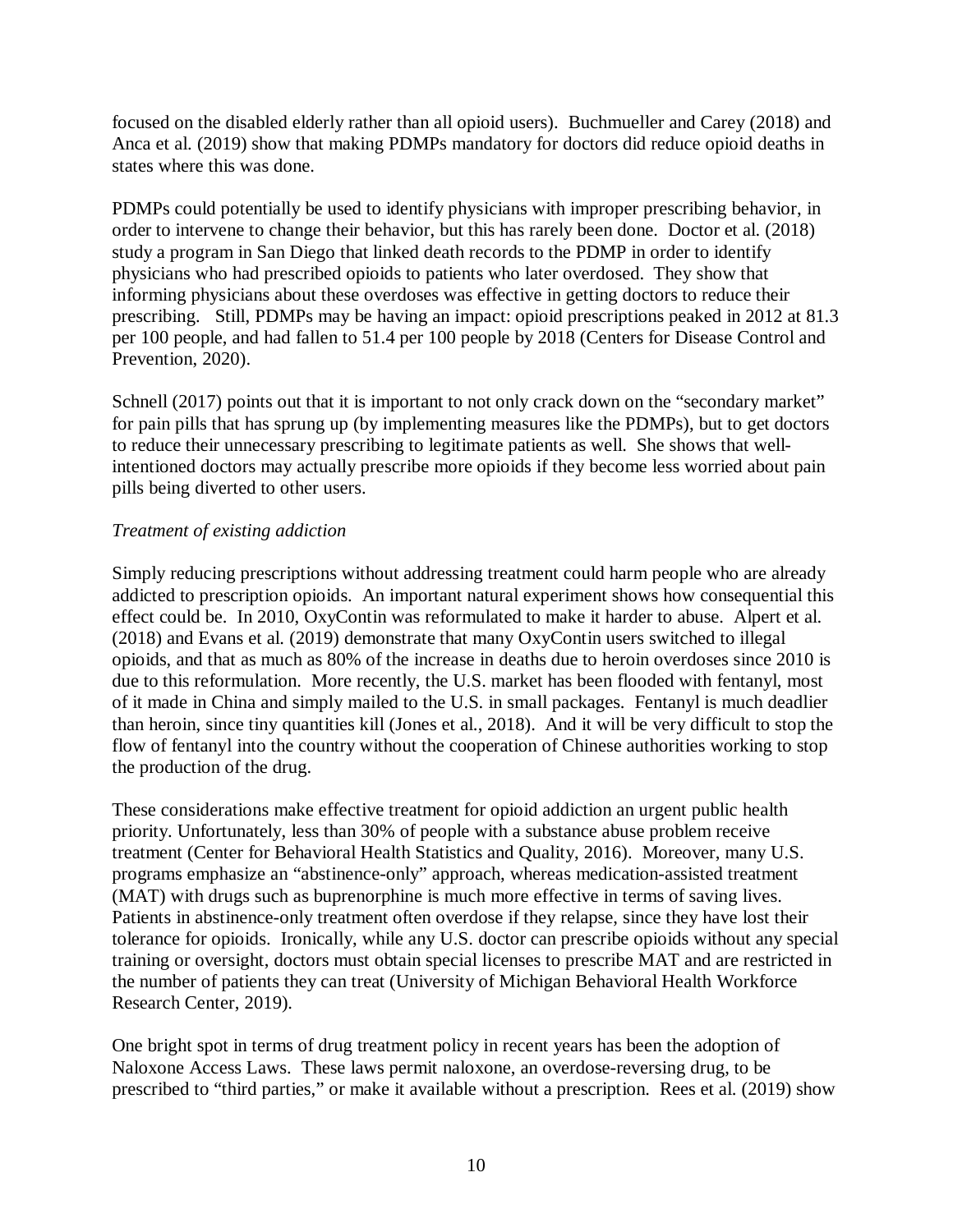that these laws reduced opioid deaths by 9 to 11%, with the largest reduction coming from deaths due to prescription drugs. Moreover, the laws did not increase the use of opioids as some had feared.

What this means is that we must look at the opioid epidemic for what it is: A perfect storm that arose from a combination of newly available opioids, new attitudes about the importance of pain management, aggressive marketing, loose and decentralized prescribing practices, and lack of access to effective treatment. The solution to the problem must lie in addressing these root causes.

## **Conclusions**

The implementation of mandatory PDMPs, new guidelines for opioid prescribing, and laws promoting naloxone have already made a dent in the epidemic. The number of overdoses fell 4.1% in 2018 relative to 2017 (Hedegaard et al., 2020), enough to cause life expectancy to resume its rising trend. However, in 2018, the prescribing rate was still 51.4 prescriptions per 100 persons (more than 168 million total opioid prescriptions). If 8 to 12% of those treated with opioids go on to develop an opioid use disorder, then our medical system is still generating many new addicts.

Policies that would address these problems include increasing access to non-addictive pain treatment, expanding the use of overdose-reversing drugs, and improving access to medication assisted treatment by removing barriers to medication assisted treatment. It took 20 years to get to where we are and the problem will not go away overnight. But implementing common-sense, evidence-based policies aimed at the opioid epidemic itself can save lives.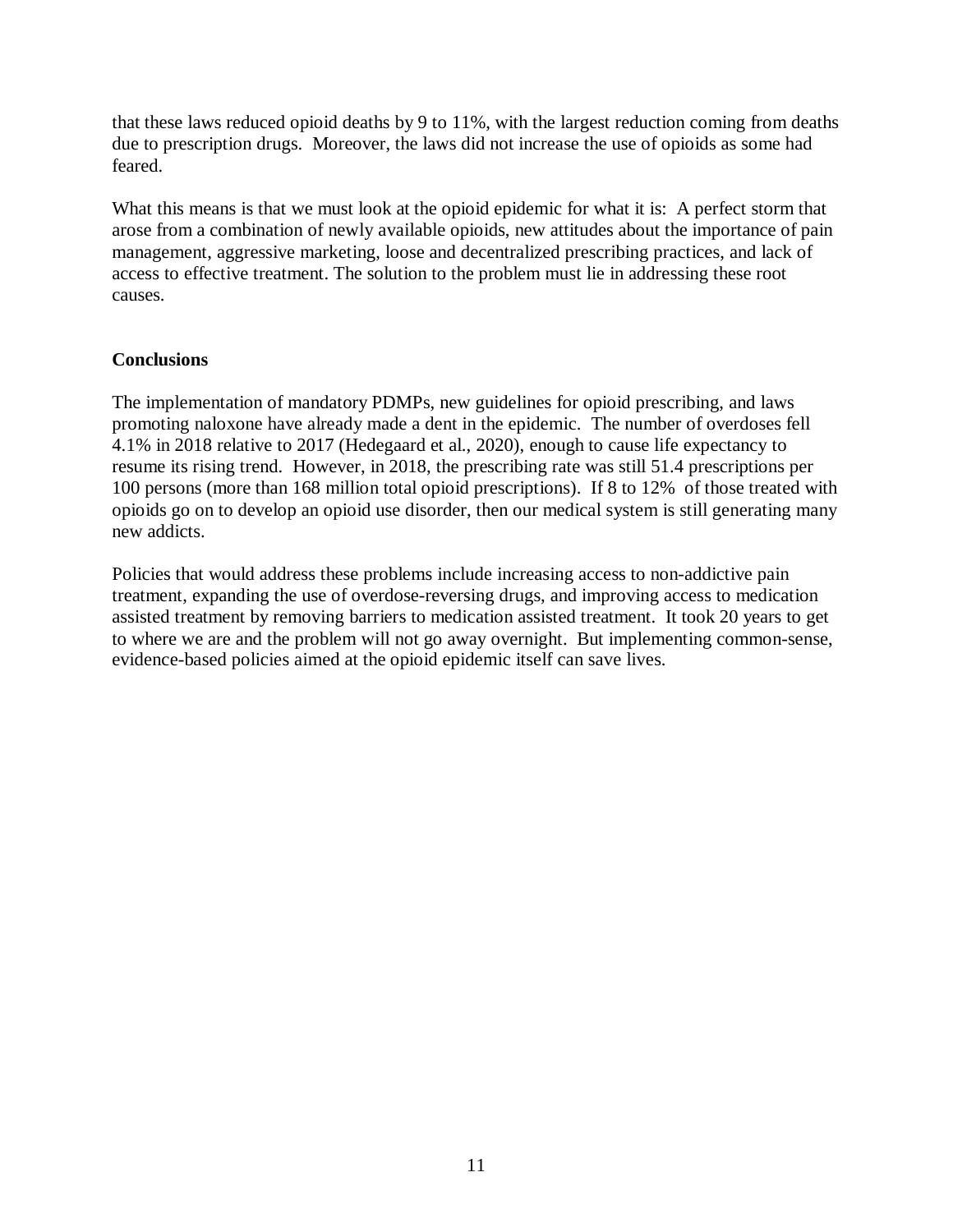#### **References**

Adda, J., & Fawaz, Y. (Forthcoming). The health toll of import competition. *Economic Journal*.

Alpert, A., Evans, W., Lieber, E., & Powell, D. (2019). *Origins of the Opioid Crisis and its Enduring Impacts* (NBER Working Paper No. 26500). Retrieved from the National Bureau of Economic Research:<https://www.nber.org/papers/w26500>

Alpert, A., Powell, D., & Pacula, R. L. (2018). Supply-Side Drug Policy in the Presence of Substitutes: Evidence from the Introduction of Abuse-Deterrent Opioids. *American Economic Journal: Economic Policy, 10* (4): 1-35.

Altekruse, S.F., Cosgrove, C.M., Altekruse, W.C., Jenkins, R.A., & Blanco, C. (2020). Socioeconomic risk factors for fatal opioid overdoses in the United States: Findings from the Mortality Disparities in American Communities Study (MDAC). *PLoS One*, *15*(1):e0227966.

Autor, D., Dorn, D., & Hanson, G. (2018). When work disappears: Manufacturing decline and the falling marriage-market value of young men. *American Economic Review: Insights*.

Autor, D., Dorn, D., & Hanson, G.H. (2013). The China syndrome: Local labor market effects of import competition in the United States. *American Economic Review*, *103*(6), 2121-68.

Barnett, M. L., Olenski, A. R., & Jena, A. B. (2017). Opioid-Prescribing Patterns of Emergency Physicians and Risk of Long-Term Use. *The New England Journal of Msedicine*, *376*(7), 663– 673. https://doi.org/10.1056/NEJMsa1610524

Black, S., & Schanzenbach, D. (2017). The Recent Decline in Women's Labor Force Participation. *Brookings Papers on Economic Activity*.

Bloom, N., Kurmann, A., Handley, K., & Luck, P. (2019). The Impact of Chinese Trade on U.S. Employment: The Good, The Bad, and The Debatable.

Buchmueller, T.C., & Carey, C. (2018)*.* The Effect of Prescription Drug Monitoring Programs on Opioid Utilization in Medicare. *American Economic Journal: Economic Policy, 10* (1): 77- 112.

Carpenter, C. S., McClellan, C. B., Rees, D. I. (2017). Economic conditions, illicit drug use, and substance use disorders in the United States. *Journal of Health Economics, 52,* 63-73. https://doi.org/10.1016/j.jhealeco.2016.12.009.

Case, A., & Deaton, A. (2015). Rising Morbidity and Mortality in Midlife Among White Non-Hispanic Americans in the 21st Century. *Proceedings of the National Academy of Sciences*, *112*(49), 15078-15083.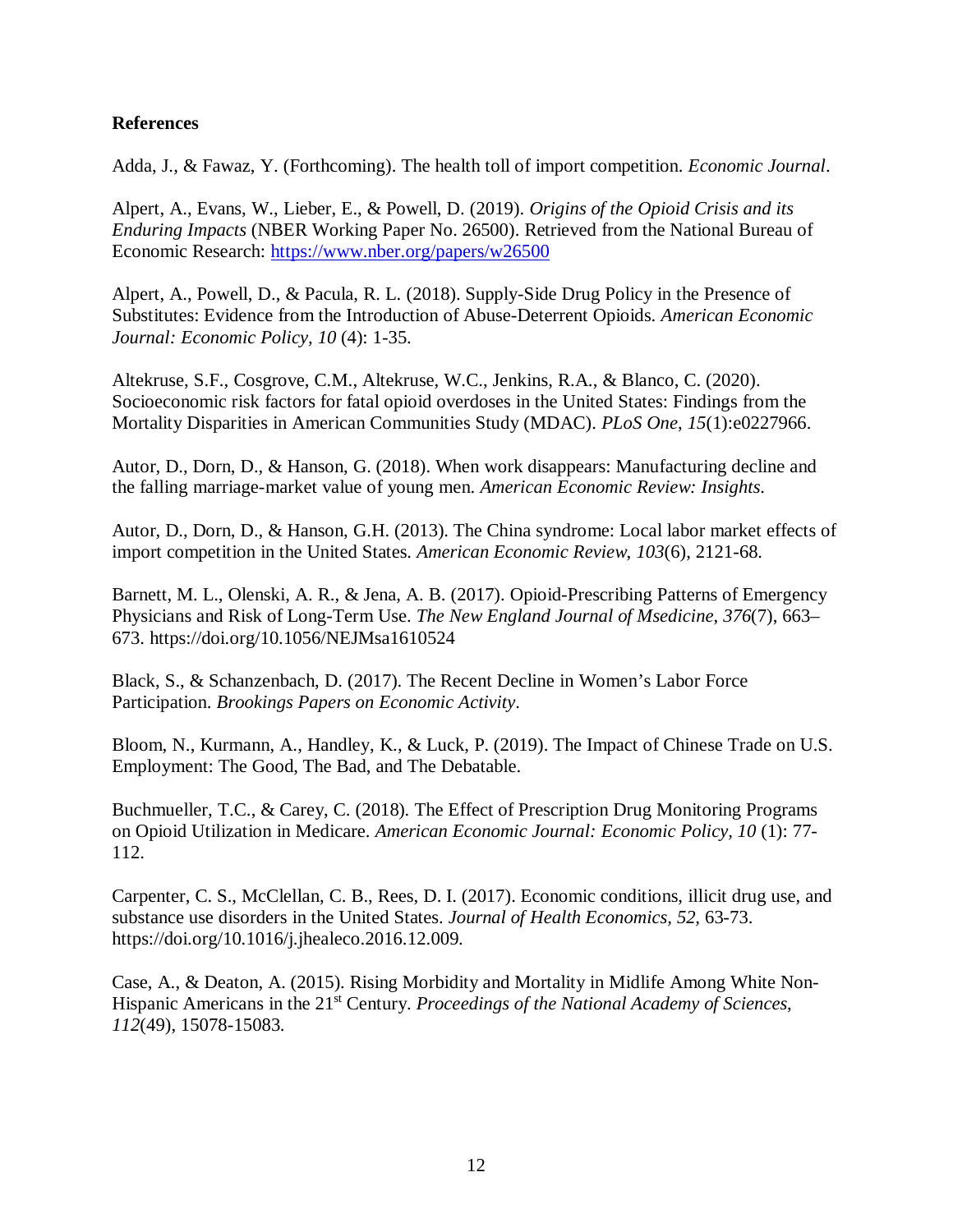Center for Behavioral Health Statistics and Quality*.* (2016)*. Results from the 2015 national survey on drug use and health: Detailed tables*. Rockville, MD*:* Substance Abuse and Mental Health Services Administration*.* 

Centers for Disease Control and Prevention, National Center for Injury Prevention and Control. (2020). *U.S. Opioid Prescribing Rate Maps*. Retrieved from CDC website: cdc.gov/drugoverdose/maps/rxrate-maps.html

Charles, K.K., Hurst, E., & Schwartz, M. (2019). The transformation of manufacturing and the decline in US employment. *NBER Macroeconomics Annual*, *33*(1), 307-372.

Council of Economic Advisors. (2016). *The Long-Term Decline in Prime-Age Male Labor Force Participation.* Washington, DC: Executive Office of the President.

Currie, J., Jin, J., & Schnell, M.K. (2019). US employment and opioids: Is there a connection? *Research in Labor Economics*, *47*, 253-280.

Currie, J. and Schnell, M.K., 2018. A Closer Look at How the Opioid Epidemic Affects Employment. *Harvard Business Review*.

Deiana, C., Giua, L., & Nistico, R. (2020). *The Economics Behind the Epidemic: Afghan Opium Prices and Prescription Opioids in the U.S.* (CSEF Working Paper 525).

Doctor, J.N., Nguyen, A., Lev, R., Lucas, J., Knight, T., Zhao, H., & Menchine, M. ( 2018). Opioid Prescribing Decreases After Learning of a Patient's Fatal Overdose. *Science*, *10*: 588- 590.

Dowell D., Haegerich, T. M., & Chou, R. (2016). *CDC Guideline for Prescribing Opioids for Chronic Pain — United States, 2016* (MMWR Recommendations and Reports; 65(No. RR-1):1– 49). Retrieved from:<https://www.cdc.gov/mmwr/volumes/65/rr/rr6501e1.htm>

Evans, W., Lieber, E. M. J., & Power, P. (2019). How the Reformulation of OxyContin Ignited the Heroin Epidemic. *The Review of Economics and Statistics*, *101*:1-15.

Grecu, A. M., Dave, D. M., & Saffer, H. (2019). Mandatory Access Prescription Drug Monitoring Programs and Prescription Drug Abuse. *Journal of Policy Analysis and Management, John Wiley & Sons, Ltd.*, *38*(1), 181-209.

Harris, M. C., Kessler, L.M., Murray, M.N., & Glenn, B. (2019). Prescription Opioids and Labor Market Pains: The Effect of Schedule II Opioids on Labor Force Participation and Unemployment. *Journal of Human Resources*.

He, M.M. (2016). Driving through the Great Recession: Why does motor vehicle fatality decrease when the economy slows down? *Social Science & Medicine*, *155*, 1-11.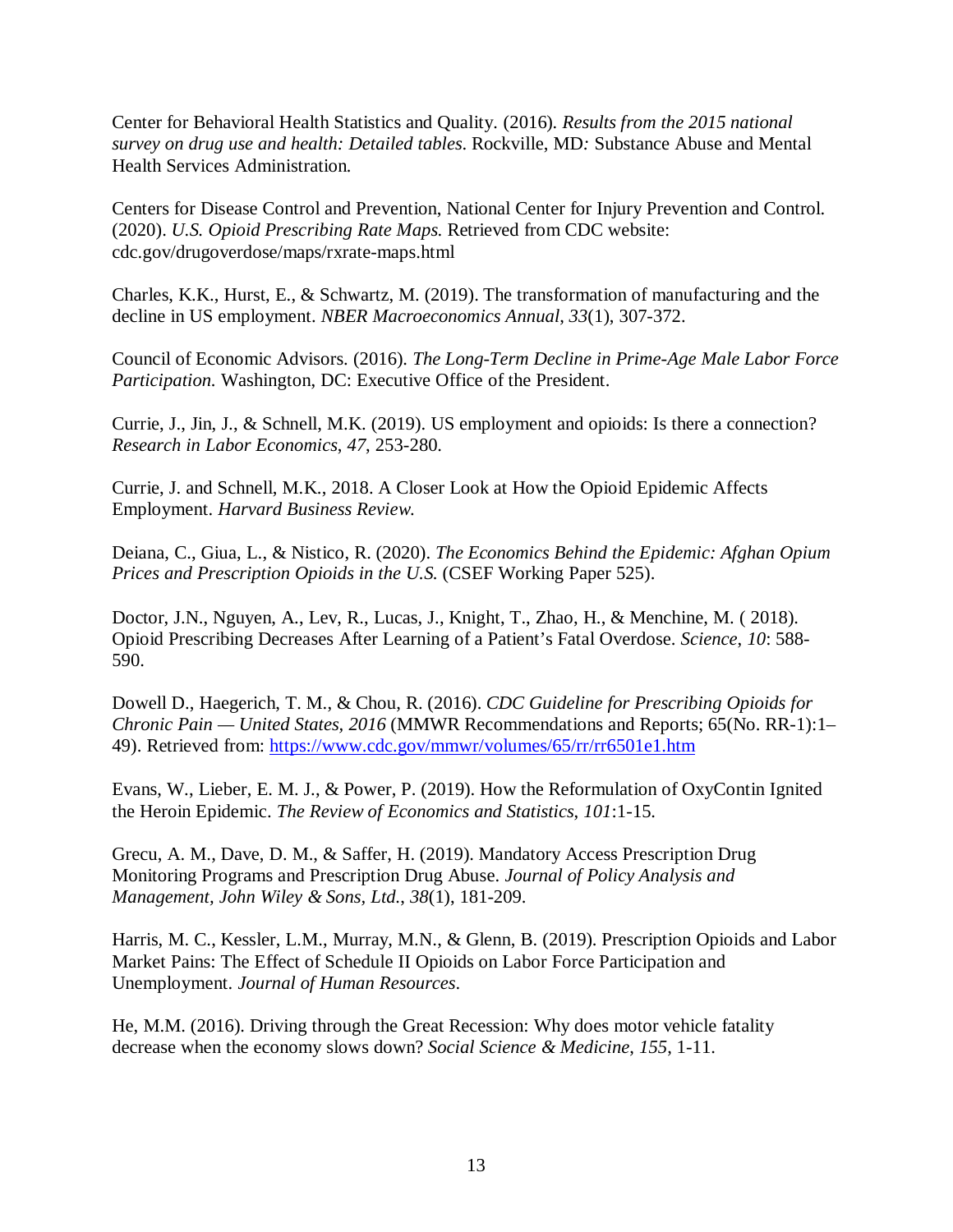Hedegaard, H., Miniño, A.M., & Warner, M. (2020). *Drug Overdose Deaths in the United States, 1998-2018* (NCHS Data Brief No. 356). Retrieved from CDC: <https://www.cdc.gov/nchs/data/databriefs/db356-h.pdf>

Ho, J. Y. (2019). The Contemporary American Drug Overdose Epidemic in International Perspective. *Population and Development Review*, *45*(1) :7-40.

Hollingsworth, A., Ruhm, C., & Simon, K. (2017). Macroeconomic Conditions and Opioid Abuse. *Journal of Health Economics*, *56*, 222-233.

Jones, C. M.*,* Einstein*,* E. B., & Compton, W. M*.* (2018)*.* Changes in synthetic opioid involvement in drug overdose deaths in the United States, 2010–2016*. JAMA, 319(*17*):* 1819*–* 1821*.* 

Kahn, L.B. (2010). The long-term labor market consequences of graduating from college in a bad economy. *Labour Economics*, *17*(2), 303-316.

Krueger, A. (2017). Where have all the workers gone?: An Inquiry into the Decline of the U.S. Labor Force Participation Rate. *Brookings Papers on Economic Activity*.

Meara, E., Horwitz, J., Powell, W., McClelland, L., Zhou, W., O'Malley, J., & Morden, N. (2016). State Legal Restrictions and Prescription Opioid Use among Disabled Adults. *The New England Journal of Medicine*, *375*, 44-53.

Miller, D.L., Page, M.E., Stevens, A.H. & Filipski, M. (2009). Why are recessions good for your health? *American Economic Review*, *99*(2), 122-27.

National Institute on Drug Abuse. (2020). *Opioid Overdose Crisis* (NIH: Washington D.C.). Retrieved from [https://www.drugabuse.gov/drugs-abuse/opioids/opioid-overdose-crisis.](https://www.drugabuse.gov/drugs-abuse/opioids/opioid-overdose-crisis)

Oreopoulos, P., Von Wachter, T., & Heisz, A. (2012). The short-and long-term career effects of graduating in a recession. *American Economic Journal: Applied Economics*, *4*(1), 1-29.

Oyer, P. (2006). Initial labor market conditions and long-term outcomes for economists. *Journal of Economic Perspectives*, *20*(3), 143-160.

Parsons, D. (1980). The Decline in Male Labor Force Participation. *Journal of Political Economy*, *88*(1): 117-134.

Paulozzi, L. J., Jones, C. M., Mack, K.A., & Rudd, R. A. (2011). *Vital signs: Overdoses of prescription opioid pain relievers – United States, 1999–2008* (Morbidity and Mortality Weekly Report 60: 1487– 1492). Retrieved from CDC: <https://www.cdc.gov/mmwr/preview/mmwrhtml/mm6043a4.htm>

Pierce, J.R., & Schott, P.K. (2020). Trade liberalization and mortality: evidence from US counties. *American Economic Review: Insights*, *2*(1), 47-64.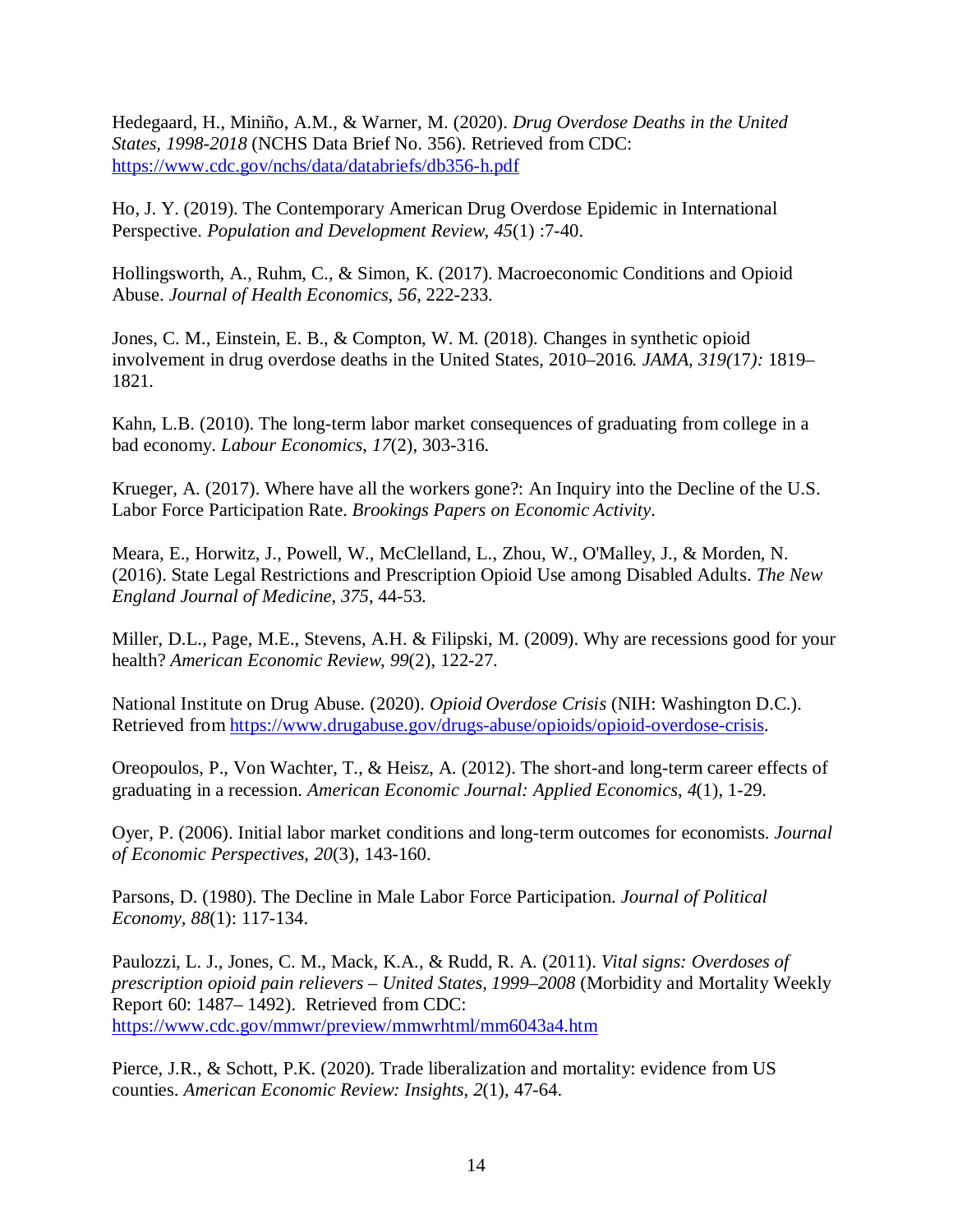Rees, D. I., Sabia, J. J., Argys, L. M., Dave, D., & Latshaw, J. (2019). With a Little Help from My Friends: The Effects of Good Samaritan and Naloxone Access Laws on Opioid-Related Deaths. *The Journal of Law and Economics*, *62*(1), 1-27.

Ruhm, C. J. (2000). Are recessions good for your health? *The Quarterly Journal of Economics*, *115*(2), 617-650.

Ruhm, C.J., (2019). Drivers of the fatal drug epidemic. *Journal of Health Economics*, *64*, pp.25- 42.

Schnell, M. (2017). Physician Behavior in the Presence of a Secondary Market: The Case of Prescription Opioids (*Working Paper*).

Schnell, M. (2019). The Opioid Crisis: Tragedy, Treatments and Trade-offs. *Institute for Economic Policy Research*.

Schnell, M., & Currie, J. (2018). Addressing the opioid epidemic: Is there a role for physician education? *American Journal of Health Economics*.

Schwandt, H., & Von Wachter, T. M. (2019). Unlucky cohorts: Estimating the long-term effects of entering the labor market in a recession in large cross-sectional data sets. *Journal of Labor Economics*, *37*(S1), S161-S198.

Schwandt, H. & Von Wachter, T. M. (2020). *Socioeconomic Decline and Death: Midlife Impacts of Graduating in a Recession* (NBER Working Paper No. 26638). Retrieved from National Bureau of Economic Research website:<https://www.nber.org/papers/w26638>

Singhal, A., Tien, Y. Y., & Hsia, R. Y. (2016). Racial-ethnic disparities in opioid prescriptions at emergency department visits for conditions commonly associated with prescription drug abuse. *PloS one*, *11*(8).

Stopka, T.J., Jacque, E., Kelso, P., Guhn-Knight, H., Nolte, K., Hoskinson Jr, R., Jones, A., Harding, J., Drew, A., VanDonsel, A., & Friedmann, P.D. (2019). The opioid epidemic in rural northern New England: An approach to epidemiologic, policy, and legal surveillance. *Preventive Medicine*, *128*, 105740.

Strumpf, E.C., Charters, T.J., Harper, S., & Nandi, A. (2017). Did the Great Recession affect mortality rates in the metropolitan United States? Effects on mortality by age, gender and cause of death. *Social Science & Medicine*, *189*, 11-16.

Sun, E. C.*,* Dixit, A., Humphreys*,* K., Darnall*,* B. D., Baker, L. C., & Mackey, S*.* (2017)*.*  Association between concurrent use of prescription opioids and benzodiazepines and overdose: Retrospective analysis*. BMJ, 356:* j760*.*

Temple, J*.* (2015)*. American pain.* Guilford, Connecticut*: Lyons Press.*